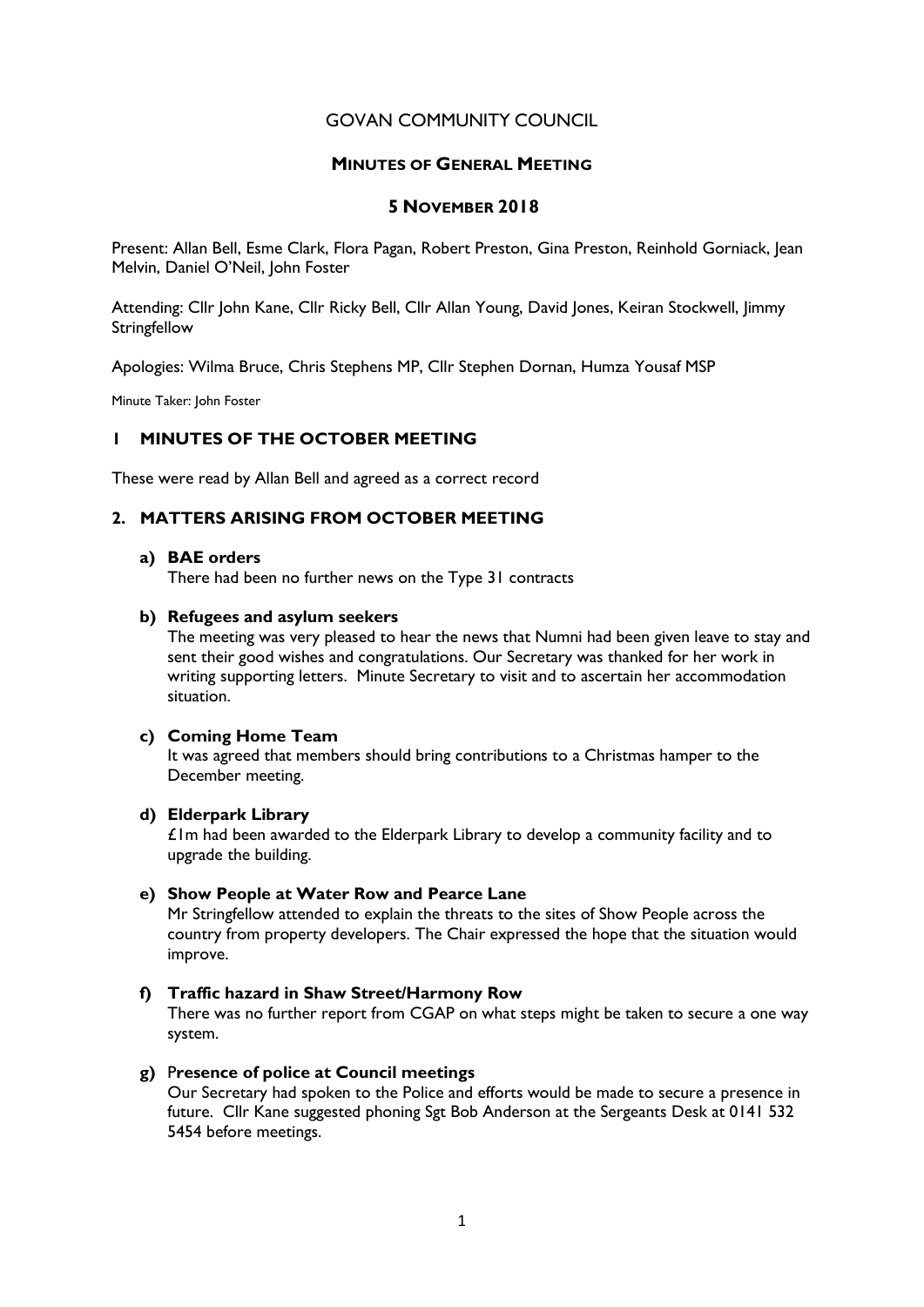### h) Police issues

Cllr Kane reported on efforts to tackle youth disorder in the Harmony scheme (a bottle had been thrown at a police car at the end of October). In general partnership working with the Housing Associations had helped calm the scheme. Our Chair mentioned seeing boys throwing stones at a bus in Govan Road at the Trustee Savings Bank. Cllr Kane stressed the need to report incidents to secure police resources.

### i) Govan Fair Association

The meeting on 2 October had been poorly attended. Another was being held in the Pearce Institute on 6 November at 6 p.m.

## j) East Govan Community Council

Forms had been sent out to potential members.

## k) The Graving Dock

An email was read from Hamish Rhodes of the Govan Docks Regeneration Trust outlining consultation on the Trust's perspectives for the docks. Cllr Kane brought the Council up to date with the current stage of negotiations between the City Council and developers. He also noted the dangerous and unsecured nature of the site following a visit with police last month.

## l) The Pearce Institute

There was a report on discussions to develop the Institute and ensure the re-establishment of the café. It was felt that Paul McAlinden as Chair was likely to supply much needed energy. Some concerns were expressed at the lack, on occasion, of PI personnel at the front of the building and the potential for vandalism.

#### m) Govan Community Boxing Club

Kieran Stockwell spoke on the Club's efforts to secure permanent premises. It was currently housed at Govan High School but lacked facilities enabling it to store equipment. It had recently affiliated to Boxing Scotland which should assist it in securing further grants. He noted the Club's success in taking forward one youngster to the Scottish semi-finals and its work in developing training for girls and adults three nights in the week.

The Council welcomed the Club's work in providing activity for young people – in a community where such facilities were limited – and agreed to provide letters of support for its fund raising initiatives. In terms of the search for permanent premises Cllr Kane suggested the Shed on Govan Road and some of the vacant business premises on Broomloan Road.

#### n) Asda Night-time deliveries

No further information. It did not appear to have been discussed at the Planning Committee.

# 3. REPORT FROM SECRETARY AND CORRESPONDENCE

#### Govan Loves Christmas

.

A letter was read from Govan Housing Association outlining plans for this year's Govan Loves Christmas on Wednesday 5 December at 3 to 6 p.m. and appealing for sponsorship This year it would include pipe bands, fireworks, choirs and a funfair as well as the usual festivities and gifts for youngsters. It was AGREED to donate £100 towards the costs of the event.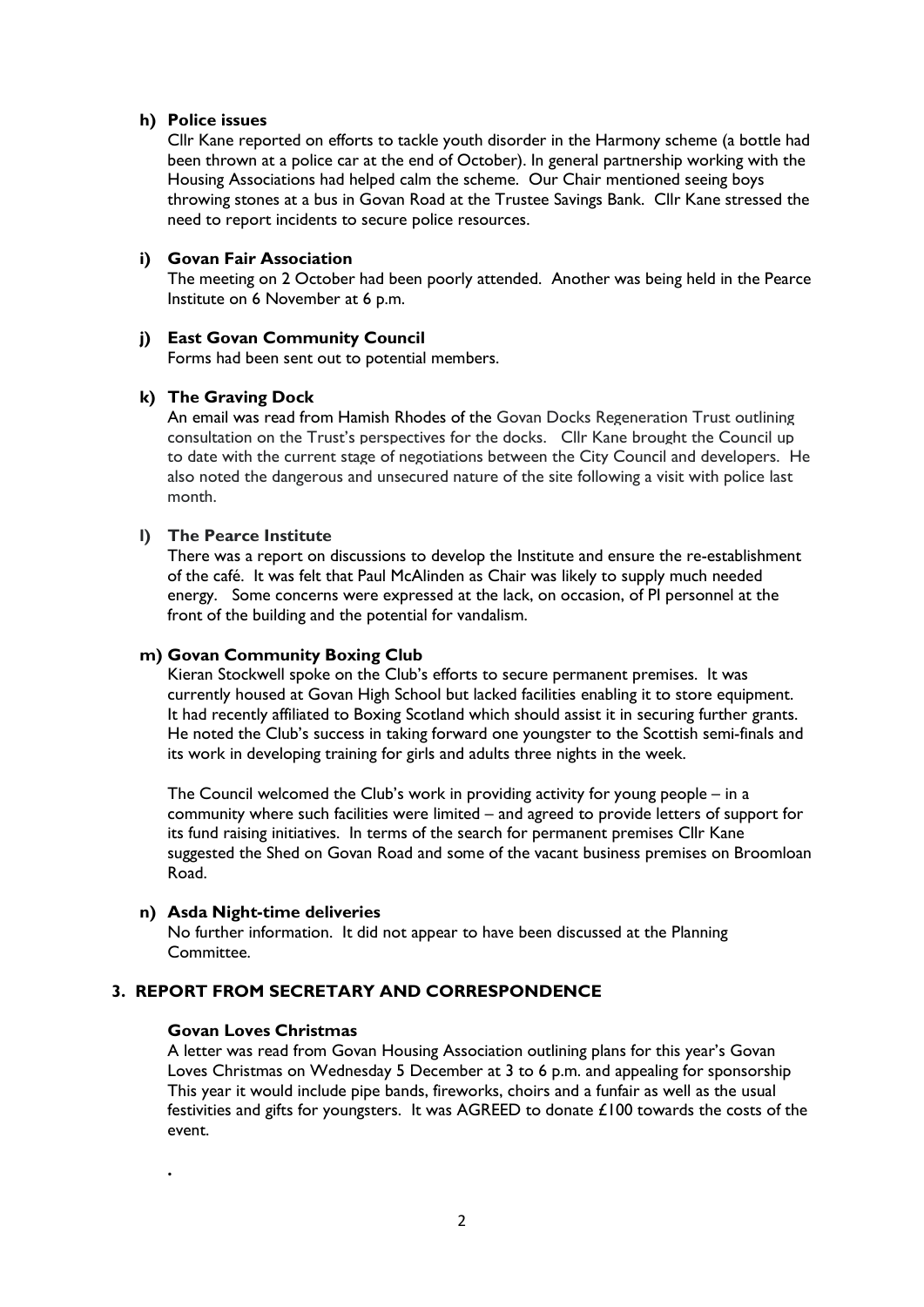# 4. COMMUNITY COUNCIL ORGANISATION

#### a) Accounts for 2017-2018

These were circulated and agreed for presentation to the auditor prior to submission to the City Council.

#### b) Strategy meeting

The Secretary would now seek to agree a date in February with the Health Minister Jeanne Freeman to discuss the QEUH and to enable steps to be taken to secure a representative from either UNISON or RCN. It was also agreed that we should seek a representative from UNITE for the item on bus services and powers for Councils to establish Lothian style operations. Rents in the private and HA pre-1989 tenant sectors should also be on the agenda.

#### c) Govan Letter

We should plan the next issue for late February to report on the Strategy meeting and also, hopefully, to promote the three by-elections for Council membership.

# 5. REPORTS FROM ELECTED MEMBERS

## COUNCILLOR JOHN KANE

#### Bridge to Partick

Cllr Kane outlined plans for the new bridge to Partick. This would link the current ferry terminal on the Govan side to the Transport Museum on the north side of the river. Drilling would shortly commence on the river and river banks and construction begin in 2020 and finish in 2021. The bridge would be 6m wide and 95m long.

#### Rangers Community Forum

Invitations had gone to Community Councils to send two representatives to a forum on 14 November at 12 noon to discuss issues of traffic and parking on match days.

#### Hills Trust redevelopment and associated housing scheme

Contracts had now finally been signed and work would commence in the New Year

#### COUNCILLOR ALLAN YOUNG

#### Area partnership

This was meeting in two weeks. He hoped that there would be good representation in order to focus attention on Cleansing services and the current widespread failures.

#### COUNCILLOR RICKY BELL

Councillor Bell also stressed the need to identify the lapses in service by Cleansing. A new Management Structure was being created that would include community liaison officers and it was important to identify lapses at this stage.

#### 6. ANY OTHER BUSINESS

#### Blocked gullies and road flooding

This was raised by Flora Pagan – instancing Langlands Road at the Park and Arklet Road as both being partially flooded.